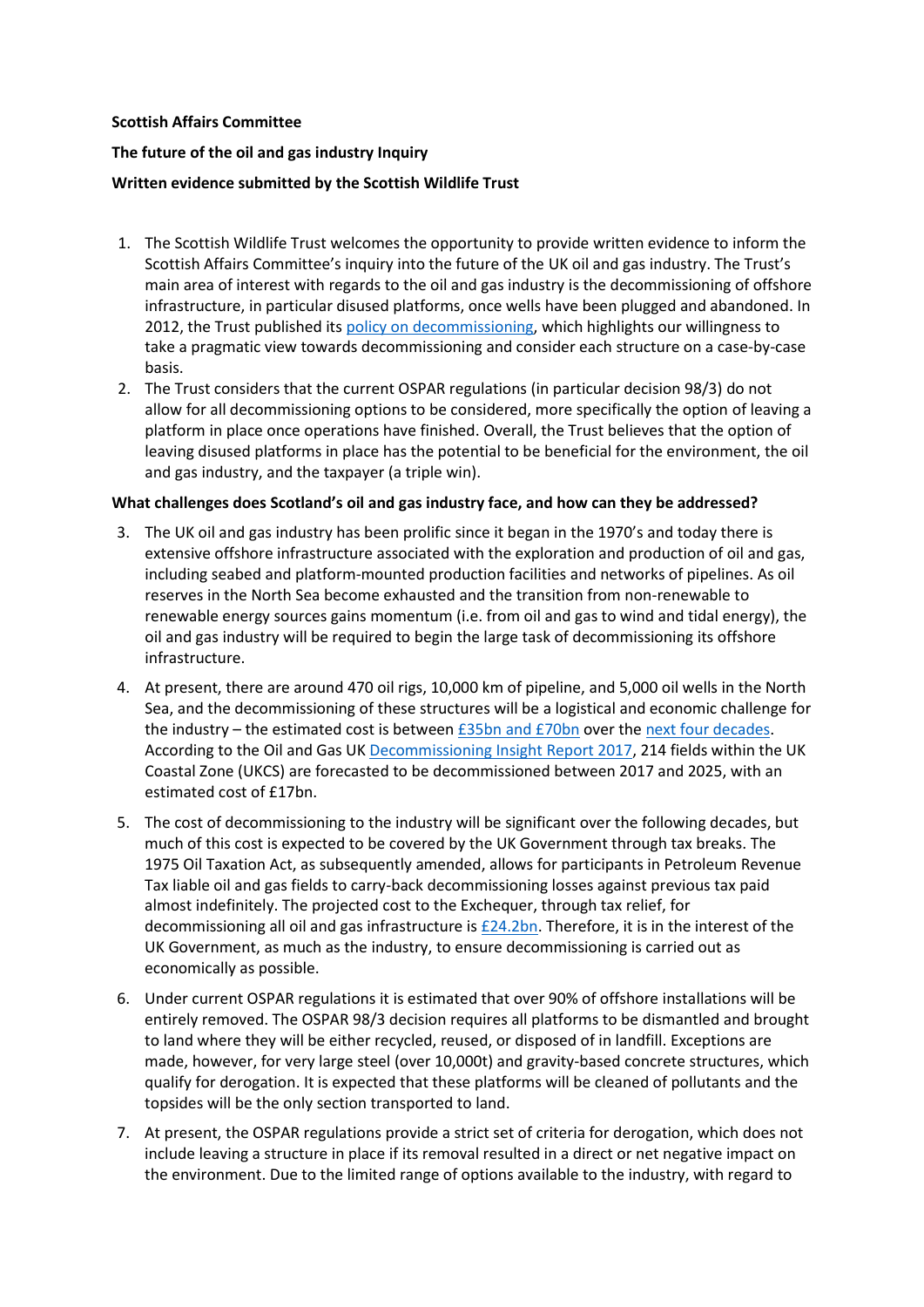derogation criteria, there has been little investigation in the UK into the viability of leaving structures in place and, therefore, the potential benefits are poorly understood.

8. The Trust believes that, until there is sufficient scientific evidence that provides a full understanding of the role of offshore infrastructure in the marine ecosystem, the starting position should be the existing presumption for complete removal for re-use, recycling or disposal to land. However, the Trust also considers that an evidence-based, pragmatic approach to decommissioning, on a case-by-case basis, could identify 'triple-win' opportunities that provide benefits for the environment, the taxpayer, and the industry.

## *Environmental benefits*

- 9. The Trust considers that leaving oil and gas platforms in place has the potential to provide multiple environmental benefits. The complete or partial removal of an oil and gas platform will impact the environment by:
	- removing a potentially important 'artificial' reef and its associated marine organisms, and
	- unnecessarily increasing carbon emissions
- 10. Over the lifetime of an oil and gas platform, the subsea structure acts as an artificial reef and a diverse community of marine species establishes on and around the platform. The platform provides a hard, vertical surface in an environment dominated by sand and silt, and can provide:
	- a refuge for mobile and juvenile fish species (including commercially important species like cod),
	- a suitable surface for sessile species (immobile species that attach to hard surfaces) to colonise, which has been found to include a rare species of cold-water coral, *[Lophelia](https://www.sciencedirect.com/science/article/pii/S0025326X05004534) [pertusa](https://www.sciencedirect.com/science/article/pii/S0025326X05004534)*, and
	- protection from fishing activities (all active platforms have a 500m exclusion zone)
- 11. Examples of leaving oil platforms in place, also known as a 'rigs to reefs' approach, have been successful in other [parts of the world](https://www.nytimes.com/2016/03/08/science/marine-life-thrives-in-unlikely-place-offshore-oil-rigs.html?_r=0) with the remaining structures known to support a diverse range of marine life. The ecological impact of removing these artificial reefs, at the singleplatform scale or the cumulative multi-platform scale across the North Sea, is not yet fully understood, although there is a growing body of research available on this topic (see the 'Living North Seas Initiative' [reports](http://ecoeffective.biz/?page_id=81) and the curren[t INSITE](https://www.insitenorthsea.org/) project research).
- 12. Once cleaned of chemical pollutants, oil and gas platforms are essentially inert structures that pose no further threat to marine life. In addition to continuing their role as artificial reefs, leaving these platforms in place will reduce carbon emissions as there would be no need to dismantle, transport to land, recycle, reuse or dispose of these structures. The Scottish and UK Governments both have targets to reduce carbon emissions by 80% by [2032](http://www.gov.scot/Publications/2018/02/8867) an[d 2050,](https://www.gov.uk/government/publications/2010-to-2015-government-policy-greenhouse-gas-emissions/2010-to-2015-government-policy-greenhouse-gas-emissions) respectively. The carbon emissions associated with complete platform removal do not seem to adhere to these targets, despite the potential for an 'easy win' for reducing carbon emissions.

### *Financial savings for the taxpayer*

13. Leaving a structure in place eliminates the financial costs associated with deconstructing, transporting, recycling, reusing, and disposing of the steel subsea structure, which can amount to billions of pounds. According to the Oil and Gas Authority 2017 [report](https://www.ogauthority.co.uk/media/4742/ukcs-decommissioning-cost-report-v2.pdf) on UKCS Decommissioning, 9% of decommissioning costs are associated with subsea structure removal. The cost of recycling, reusing and disposing of material brought onshore is expected to account for 2% of total costs. The combined cost of removing and managing subsea structure materials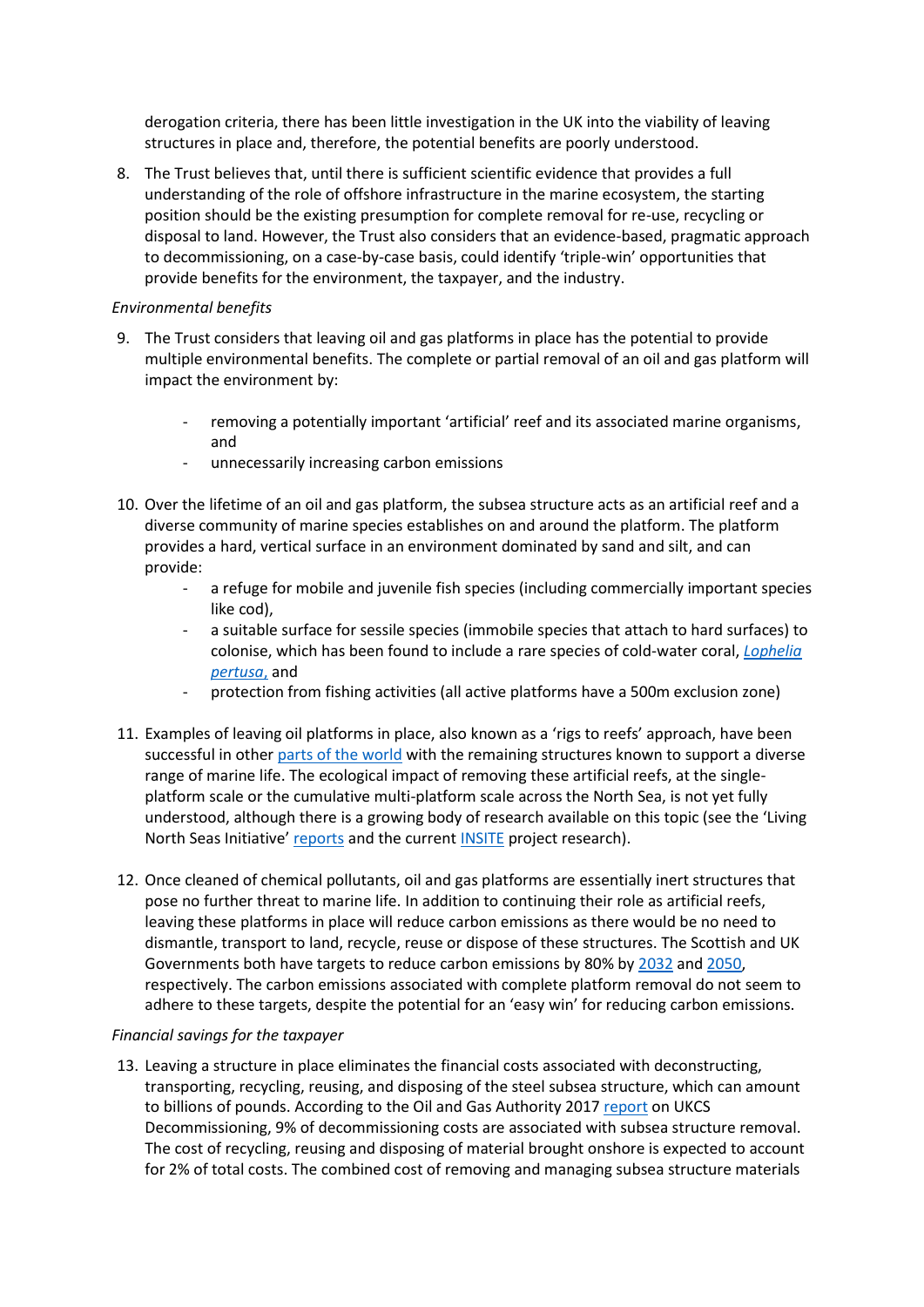(11%) equates to approximately £3.85bn - £7.7bn in total (using Decom North Sea estimates) and £1.87bn before 2025 (using O&GUK estimates). The UK Government is expected to pay approximately 50% of this cost through tax relief and, therefore, any reductions in the cost of decommissioning will provide a direct financial saving to the tax payer.

#### *Financial savings to the industry*

- 14. The Trust recognises that leaving platforms in place will also create financial savings for the industry and that, under this scenario, the industry could be seen as shirking their responsibility to 'clean up' after themselves. To ensure the industry takes some accountability for its impact on the environment, the Trust considers that a percentage of the industry's savings should go into a **Marine Stewardship Fund** that provides a source of financial support to research, conservation, sustainability, and innovation programmes that aim to improve the health of the marine environment. At a time when resources for marine conservation and research are stretched and face an uncertain future, such a national fund could be very timely.
- 15. The Trust considers that an effective cost-benefit analysis of all the options for decommissioning (including leaving in place) is required, and that a natural capital accounting approach, which takes into account all of the costs and benefits on the basis that damage to the environment comes at a cost to society, could provide some much-needed guidance. This approach could address some key knowledge gaps and provide a much-needed steer for identifying the most environmentally beneficial approach to decommissioning.

### **How can the economic return from Scotland's oil and gas reserves be maximised?**

- 16. Returns should be thought of in terms of social, economic and environmental return and not just economic. Returns can be maximised to society if triple-win scenarios are considered that do not simply maximise short-term economic gain.
- 17. If materials are extracted during decommissioning, careful consideration should be given to circular economy models for resource processing and future use.

## **What action is the UK Government taking to support the long-term future of the oil and gas industry in Scotland, and how effective has this been?**

18. The UK Government has committed to reducing the cost of decommissioning, through supporting technological innovation, particularly for plugging and abandonment of oil wells (expected to account for [48% of decommissioning costs\)](https://www.ogauthority.co.uk/media/4742/ukcs-decommissioning-cost-report-v2.pdf). However, discussions around the potential benefits of leaving platforms in place, both financially and environmentally, are not taking place. The Trust considers that the UK Government needs to review its approach to decommissioning and consider the potential value leaving structures in place has to offer.

## **How well do the different stakeholders (UK Government, Scottish Government, companies) work together? Does the current devolution settlement enable all stakeholders to support the sector?**

19. The Trust considers that leaving structures in place can provide benefits for the environment, the industry and the taxpayer, yet there is not a clear avenue for discussing and questioning the limitations of the current decommissioning regulations. The Trust considers that the UK Government and the O&G industry must work closely with researchers and environmental groups to identify the potential benefits decommissioning can offer to all stakeholders, and advocate for a broadening out of the derogation criteria in the OSPAR regulations.

# **How can Scotland maximise its expertise, technology and infrastructure in oil and gas industry to secure the industry's future as reserves decline? What support is needed from Government to maximise these opportunities?**

20. There is a lot of valuable expertise in the offshore oil and gas industry that could benefit the offshore renewable energy industry, such as structure design, installation and